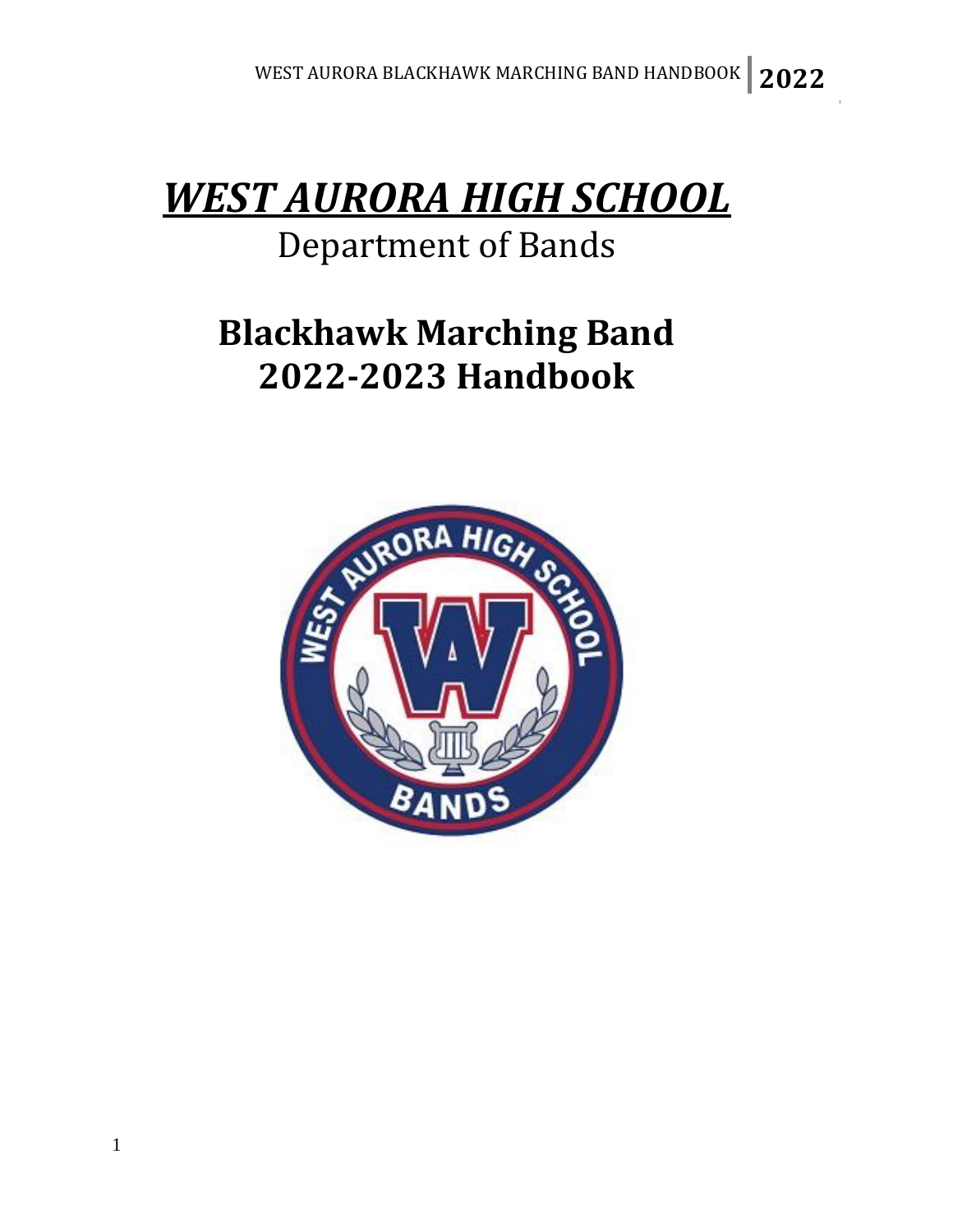### **TABLE OF CONTENTS**

| SECTION | <b>TOPIC</b>                                      | <b>PAGE</b> |
|---------|---------------------------------------------------|-------------|
| I.      | <b>Mission Statements</b>                         | $2 - 3$     |
| II.     | <b>Overview of the West Aurora Bands</b>          | 3           |
| III.    | <b>Marching Band Staff</b>                        | 3           |
| IV.     | <b>Student Leadership</b>                         | $3 - 5$     |
| V.      | <b>Membership/Attendance/Rehearsal Deportment</b> | $5 - 7$     |
| VI.     | <b>Uniforms, Equipment and Music</b>              | $7 - 8$     |
| VII.    | <b>Gameday and Other Performance Information</b>  | $9 - 10$    |
| VIII.   | <b>Code of Conduct</b>                            | $11 - 12$   |
| IX.     | <b>Marching Terminology</b>                       | $12 - 13$   |
| X.      | <b>Our Mascot, School Songs, and Fight Songs</b>  | 13-14       |

#### **I. MISSION STATEMENTS**

#### **WEST AURORA DEPARTMENT OF BANDS**

Welcome to the West Aurora High School Department of Bands! Our program features 7 concert ensembles, 5 jazz bands, the Blackhawk Marching Band, and the Blackhawk Basketball Pep Bands. Our mission is to promote musical appreciation, knowledge, and participation through the study and performance of quality instrumental repertoire. The performance-based classes and ensembles in our Department feature unique content that offers unparalleled aesthetic experiences, rigorous performance demands, and are worthy of academic study. Participation in these courses and ensembles is the best and most direct way to experience the art of music making, one that will assist students in developing a greater understanding of themselves and humanity. The Band Faculty and Staff of West Aurora High School welcomes you to our family!

#### **WEST AURORA BLACKHAWK MARCHING BAND**

The West Aurora Blackhawk Marching Band, a group of dedicated marching musicians, has a long and rich history of performance excellence. As a member of this organization, it is your responsibility to carry on the proud tradition of excellence that has been handed down by former members for generations. It is up to you to maintain a positive atmosphere grounded in productivity, cooperation and spirit!

The Blackhawk Marching Band, a vital ensemble within the Department of Visual and Performing Arts and Department of Bands, offers an exciting opportunity for qualified instrumentalists and colorguard specialists. The music, drills, and routines for our halftime shows are designed for the **highest possible entertainment value**. As a non-competitive high school band, we play a vital public relations role in the West Aurora community and our mission is to entertain, support and educate. In addition to football games, the Blackhawk Band will perform for occasional pep rallies, parades, concerts, and other special engagements.

This handbook is designed for each member of the Blackhawk Marching Band. As a member, *it is your responsibility to know all of the policies and procedures contained in this manual.* **You are an indispensable member of an outstanding organization**. Everything you do in rehearsal and performance has a direct impact on the success of this organization. With membership comes the expectation that you will make a COMMITMENT TO EXCELLENCE! Welcome to our family – Your 2022-2023 Blackhawk Marching Band!

*"A Tradition of Excellence is never inherited; it is earned!"*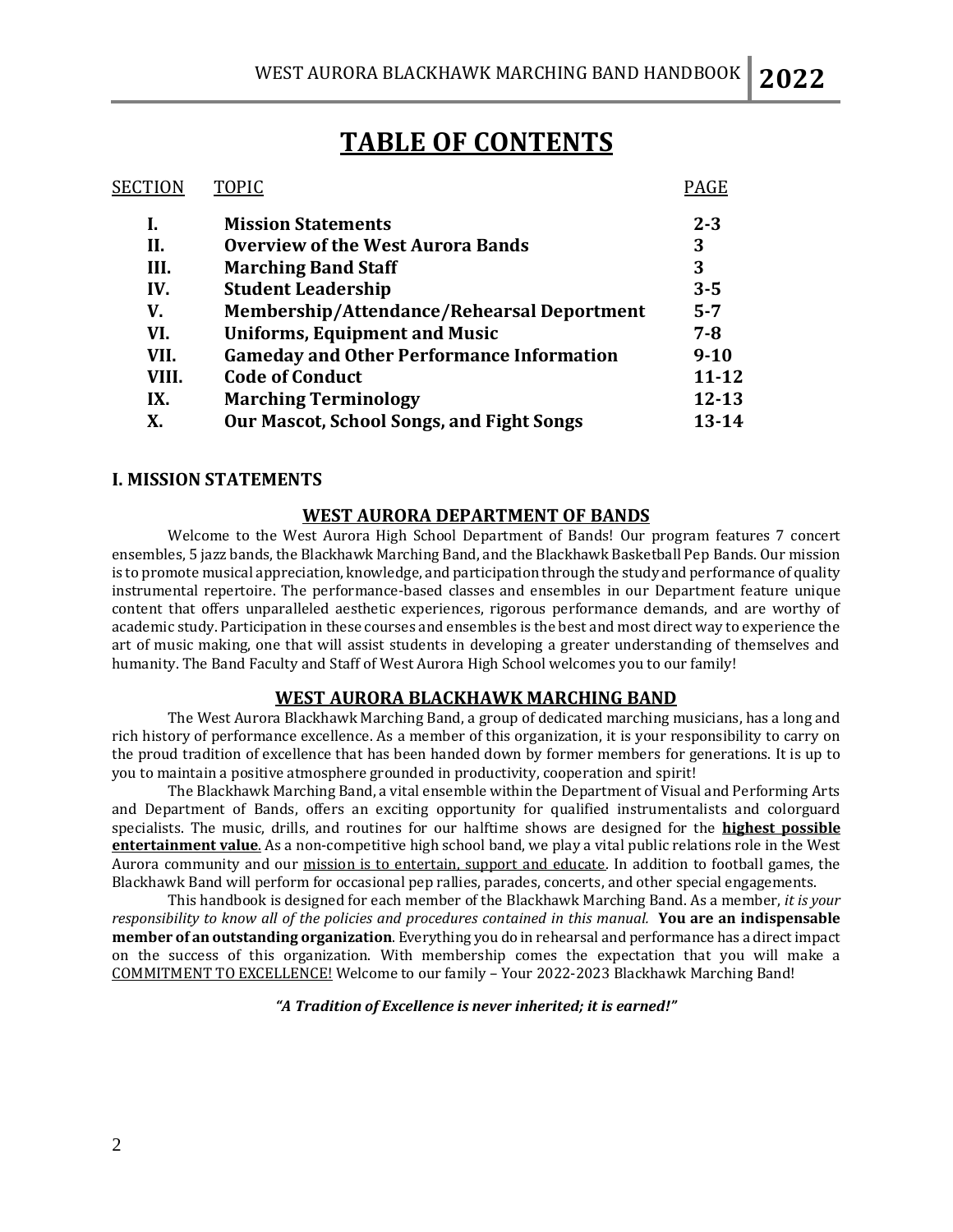#### **II. AN OVERVIEW OF THE WEST AURORA BANDS**

West Aurora High School enrolls over 3,700 students and is part of School District 129, one that serves students from Aurora, the Village of North Aurora, Montgomery, and Sugar Grove Township. The district employs eleven full-time instrumental music educators who serve ten elementary schools, four middle schools, and one high school in an effort to ensure consistent instruction and a smooth progression from 6th through the 12th grade. The West Aurora High School Department of Bands has a long and distinguished history of performance excellence that began in the fall of 1919. The program boasts 14 ensembles including 7 wind bands, 5 jazz bands, and 3 athletic bands – the Blackhawk Marching Band and the Blackhawk Basketball Pep Bands. The band program at West High enrolls over 420 students and has been called a beacon of the district as it is an integral part of the Aurora community.

The Wind Symphony, the top ensemble at West High, features the finest wind and percussion performers. It has performed at the Illinois Music Educators Conference (2011 and 2000) and as a demonstration ensemble at the Midwest Band and Orchestra Clinic. The band has also been a regular participant in many concert band festivals including the University of Illinois SuperState Concert Band Festival (2019, 2016, 2014, 2013, 2010, 2009, and 2008, and 2002) and the Bands of America Concert Band Festival (2001). In addition to four annual concerts, the Wind Symphony performs for an elaborate Veteran's Day ceremony and a Winter Concert with the Choral Department.

The heart of the high school band program is the concert ensembles, and the WAHS program includes six additional ensembles – Wind Ensemble, Symphonic Winds, Symphonic Band, Concert Band, and two Freshman Bands. Each school day features seven periods of concert ensemble instruction.

The Blackhawk Marching Band is an extracurricular ensemble and is a mainstay at many town festivals and parades such as the Marengo Settlers' Days, Sycamore Pumpkin Festival, Grundy County Corn Festival, Dwight Harvest Days, and local parades for Memorial Day and the Fourth of July in Aurora. Our non-competitive marching band performs for all home football games and prides itself on being a spirited ensemble that supports its school and community. The band has performed at the Walt Disney Magic Music Days in Orlando (2014, 2010, 2006, 2002), the National Independence Day Parade in Washington, DC (2012, 2005, and 2000), and the Indianapolis 500 Parade (2017, 2001) among many others. The Department also includes a basketball band that performs at all boys' home basketball games, select girls' basketball games, and pep rallies.

The Jazz Program at West High has been highly visible and greatly successful for a long period of time. The Jazz Ensemble, the top jazz band, has been a regular at area jazz events including the Purdue University Jazz Festival and was the first high school band invited to perform at the Chicago Jazz Festival (2006). Our jazz program features four auditioned jazz bands that meet during the students' lunch period, with an additional band that meet before school at the conclusion of the marching band season in a "jazz for all" format.

The West Aurora High School Bands are supported by an outstanding Band Booster organization and are fortunate to have both building and central administration that recognize the value of instrumental music education as part of a comprehensive and enriching curriculum.

#### **III. MARCHING BAND STAFF**

Dr. Rod Schueller – Director of Bands and Director of Athletic Bands Mr. John Sierakowski – Associate Director of Bands, Associate Director of Athletic Bands Ms. Patty Sampson – Associate Director of Bands, Assistant Director of Athletic Bands Mr. Jeff Kissel – Coordinator of Marching Percussion Ms. Johnni Zabka – Colorguard Coordinator Mrs. Morgan Smith – Visual and Field Coordinator Ms. Mercedes Maglio – Marching Technician Mrs. Kristin Voris – Varsity Poms Coach

#### **IV. STUDENT LEADERSHIP**

The Student Leadership, a group consisting of Drum Majors, Section Leaders Rank Leaders, and Colorguard Captains, has been selected based upon exemplary skills in marching, musicianship, and leadership. These individuals are responsible for running sectionals, distributing music and drill charts/coordinate sheets, taking attendance, and assisting with any questions or problems that arise within their ranks. The student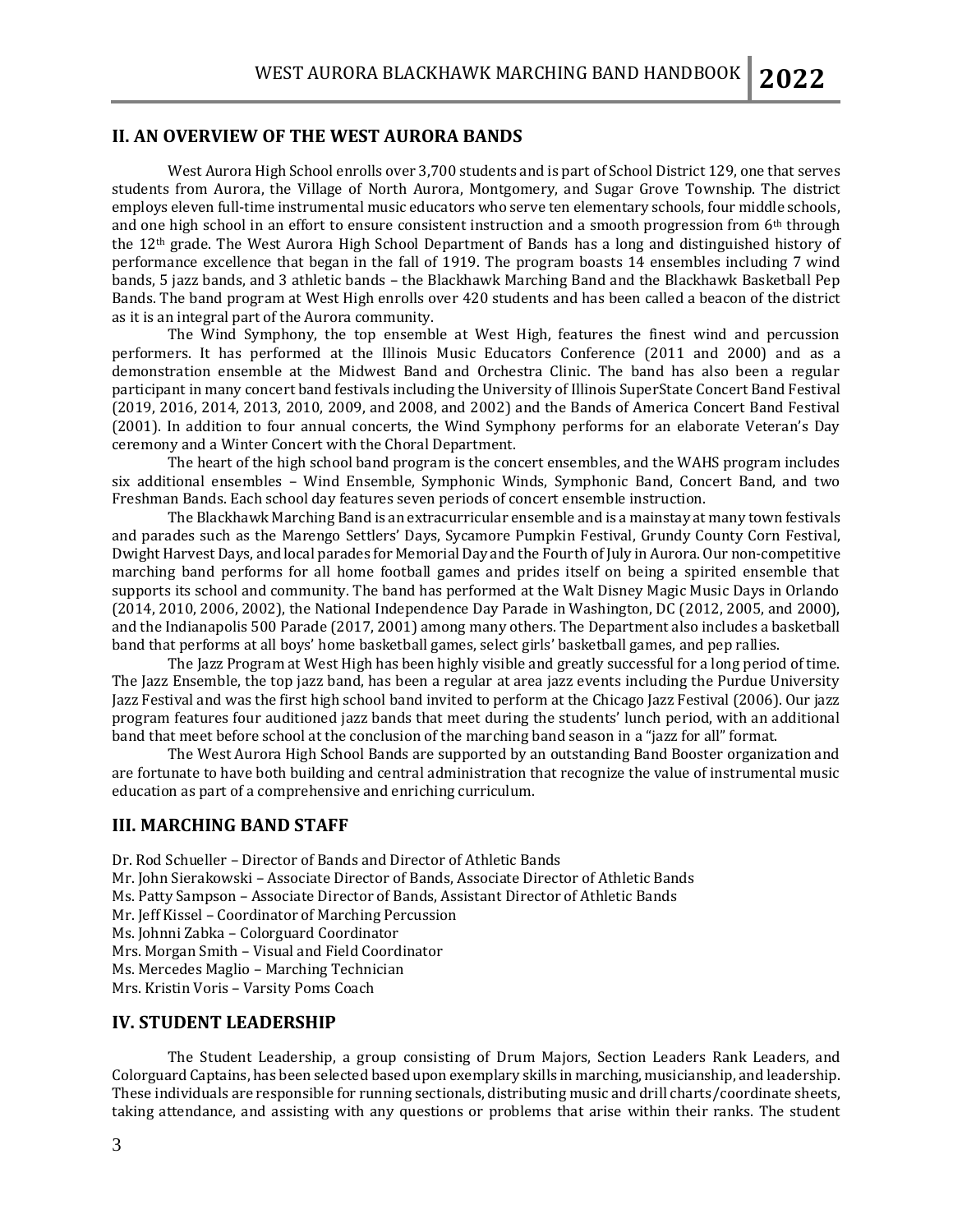leadership will also assist when the band travels by making sure their sections have all necessary equipment, assisting with loading and unloading of busses and the equipment truck, and being all-around swell people who know a whole heck of a lot about the Blackhawk Marching Band. These dedicated, experienced, and talented individuals will lead the rank-and-file of the Blackhawk Band. *Please give them the necessary respect to provide a good working environment.* No marching band can function at a high level without effective student leaders.

ALL student leadership candidates MUST maintain a "C" average on the most recent interim progress report or report card, complete an application showing interest in being selected for a student leadership position, have marched successfully for at least one season in the Blackhawk Marching Band, and have auditioned for placement in a WAHS concert ensemble for 2022-2023 (colorguard is the lone exception). The completion of an application does not ensure your selection for a student leadership position.

#### **Drum Majors**

Drum Majors are the student directors of the band and are the highest ranking officer on the band field and in the rehearsal hall. They assist the directors in teaching and correcting marching and music performance, student-related issues, and perform other responsibilities delegated by the band staff. When multiple drum majors are selected, they share responsibilities of conducting and of representing the band in official student capacities and will do so at the discretion of the staff. Newly selected Drum Majors are **REQUIRED** to attend a Drum Major Camp (Smith-Walbridge) and all events scheduled for the Blackhawk Marching Band. The band staff reserves the right to select any number of Drum Majors, including one, for any given season.

#### **Section Leaders**

Section Leaders are the "directors" of their section. They take attendance, conduct section rehearsals, and maintain discipline within the section. High levels of leadership, musicianship, and marching ability are needed when serving in these positions, although candidates will have differing skill sets. Section leaders should plan their rehearsals so that new music and difficult passages can be mastered. The section leader is appointed by the band staff after a review of all applications.

#### **Colorguard Captains**

The Colorguard Captains are in charge of their section and ensures everyone in the section has the equipment they need to be successful at any given moment. Captains may also assist in choreography for their section at the discretion of the Colorguard Coordinator. The Colorguard Captains are equal to section leaders and must keep discipline within their sections and take attendance. The newly selected Colorguard Captains must attend a leadership camp.

Blackhawk Marching Band Section Leader & Colorguard Captain Expectations

- 1. Take attendance!!! This is a critically important task!
- 2. Learn the names of ALL members of your section
- 3. Design section T-shirts that meet the approval of the band staff
- 4. Learn and teach all music, including the  $1<sup>st</sup>$ ,  $2<sup>nd</sup>$  and  $3<sup>rd</sup>$  parts
- 5. Take initiative and lead your section your role is to make the job easier for the directors
- 6. Keep your section ON-TASK to ensure productive rehearsals
- 7. Report to the band office 25 minutes before each rehearsal to get the rehearsal schedule
- 8. Learn and Teach Drill.
- 9. Promote section unity! Plan sectionals and social gatherings outside of school.
- 10. Help preserve our BMB traditions and start some new traditions along the way

Blackhawk Marching Band Drum Major Expectations

- 1. Ensure accurate attendance is submitted. (Section leaders take attendance)
- 2. Conducting music as assigned at rehearsals and performances
- 3. Field setup for both rehearsals and performances. Recruit students to help.
- 4. Copy and distribute music
- 5. Serve as rehearsal monitors attitude, morale and productivity
- 6. Learn and Teach Drill
- 7. Set a positive example through preparation be a role model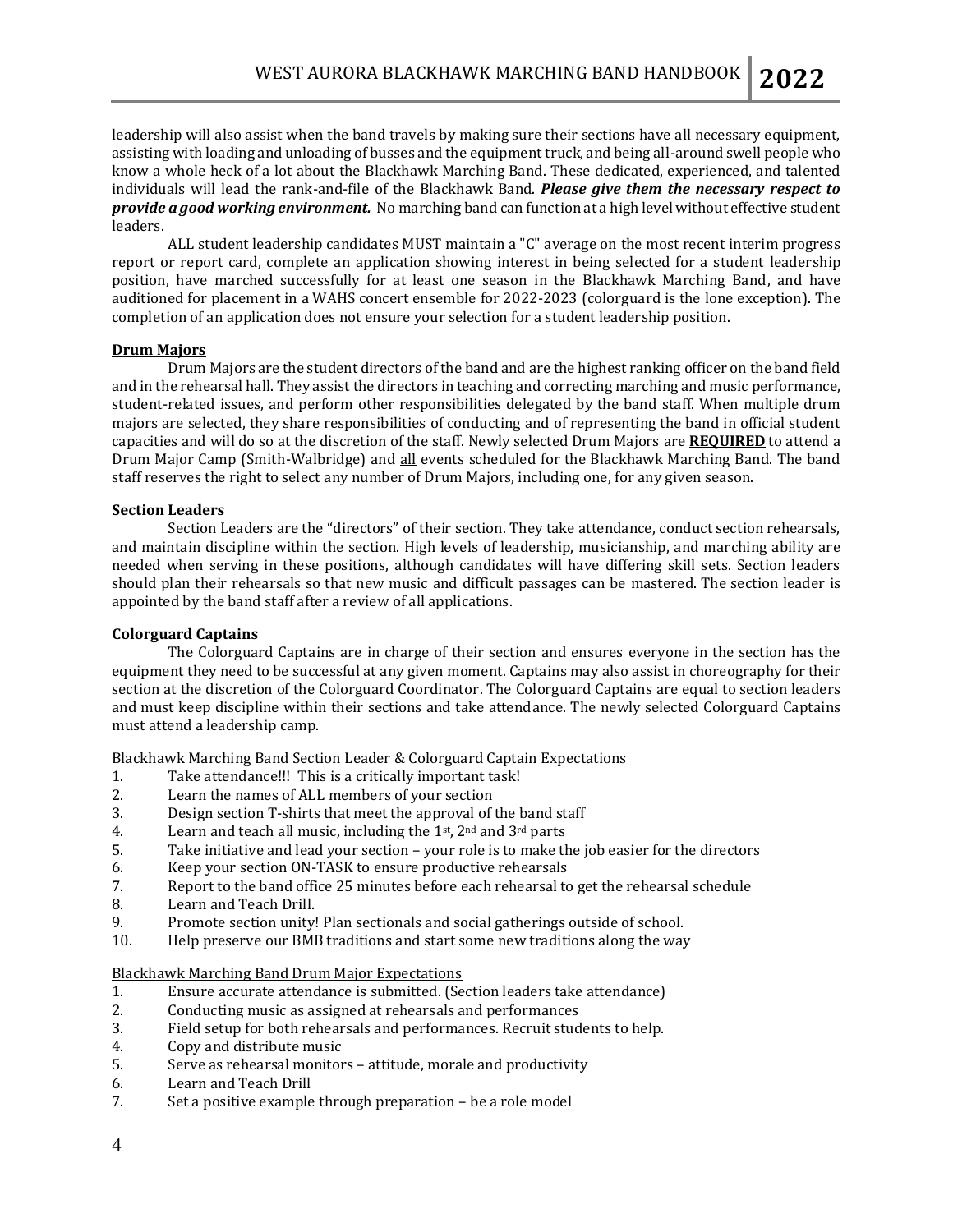- 8. Teach beginning and remedial marching
- 9. Bring Medical Kit to rehearsals
- 10. Assist in sectionals as needed
- 11. Report concerns to directors
- 12. Help preserve our BMB traditions and start some new traditions along the way
- 13. Promote band unity. Encourage sectionals and organize social gatherings.
- 14. Prepare a binder with scores and drill for study bring to all rehearsals and performances

#### **V. MEMBERSHIP/ATTENDANCE POLICY/CHEER PERFORMANCE POLICY/REHEARSAL DEPORTMENT**

#### **Membership Eligibility**

Membership in the Blackhawk Marching Band is open to all wind and percussion performers currently enrolled in a concert ensemble at West Aurora High School. The only exception to this rule is those students who wish to audition for placement in the Colorguard. *PLEASE CAREFULLY REVIEW THE ATTENDANCE POLICY BELOW.*

Colorguard Membership: Placement on the Colorguard is by audition only. Workshops and auditions are held prior to the start of Mini Camp and additional membership information and expectations will be presented at that time. *Please see the marching band calendar – rehearsals begin at 5:30 p.m. once school begins.*

Drumline Membership: Placement on and within the Drumline is determined during the course of both the pre-Mini Camp workshops and Mini Camp. Additional membership information and expectations will be presented at that time. *Please see the marching band calendar – rehearsals begin at 5:30 p.m. once school begins.*

**Ensemble Removal:** Students that have been removed from the Blackhawk Marching Band by the Director or those that have removed themselves from the ensemble are REQUIRED to secure permission to register for subsequent years prior to the opening of registration for that year.

#### **Attendance Policy**

During the school year, full marching band rehearsals occur Mondays and Thursdays from 6:30 p.m. to 9:00 p.m. Please come prepared for the weather. Members must attend *all* rehearsals and performances – including both the Spring Mini-Camp and Fall Preseason Camp! Attendance will be taken at the beginning of every rehearsal and performance. Tardy students and those departing early must check in with their Section Leader and/or Drum Major to ensure they are not marked absent for the entire rehearsal. Please know tardiness is unprofessional and three tardies equal 1 (ONE) unexcused absence, regardless of reason. West Aurora High School Activities, the Department of Bands, and the WAHS Band Boosters will not be responsible for payment refunds toward travel or membership due to attendance issues. Please see below for more clarity concerning excused and unexcused absences. Students can only miss a performance for a sporting event if it is a varsity match or a single elimination tournament. A form on Google Docs is in place on our website and is the only means of documenting absences. This document must be completed before August Preseason Camp and will be available after to be edited due to changes related to try outs for fall sports.

#### **Tardy/Departing Early (times below will round up)**

30 Minutes – 1 Tardy/Departing Early 60 Minutes – 2 Tardies/Departing Early 90 Minutes – 3 Tardies/Departing Early=1 unexcused absence *Note: 3 tardies or early departures equals 1 unexcused absence*

#### **Examples of Excused Absences**

*Personal illness, college visits (1 rehearsal only – with proof of attendance), special West Aurora High School events, emergencies with provided documentation. Other absences may be reviewed on a case-by-case basis.*

**Excused absences**: Requests for an excused absence can only be approved by band faculty/staff via email or written note from a parent or guardian. Requests should be submitted no later than one week before the expected absence unless an emergency arises.

#### **4 Excused Rehearsal Absences – Loss of Marching Band Letter or Chevron**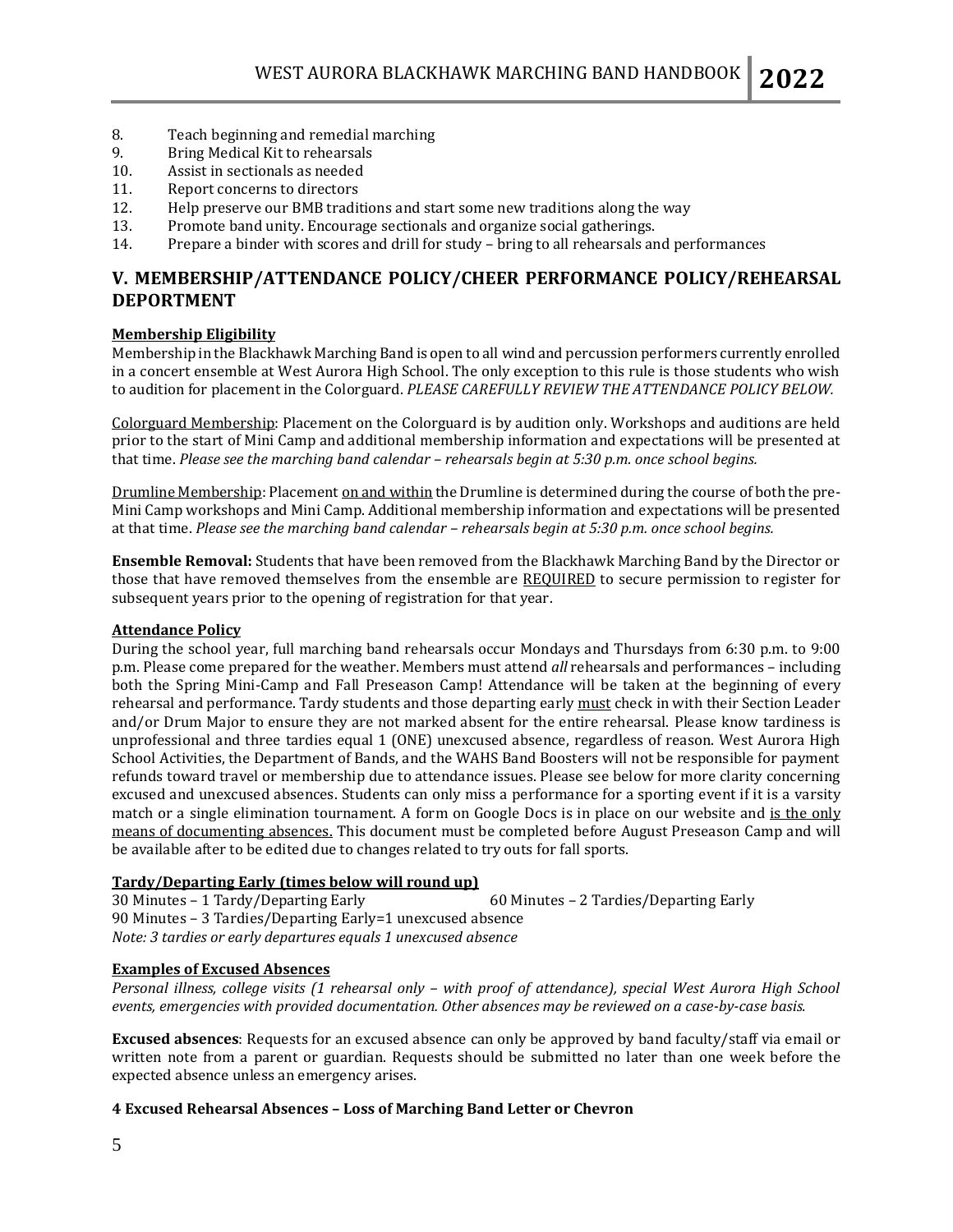#### **5 Excused Rehearsal Absences – LOSS OF TRAVEL PRIVILEGES WITH THE BLACKHAWK BAND 6 Excused Rehearsal Absences –** *Removal from the ensemble*

#### **Examples of Unexcused Absences**

*Work or work related, vacation, birthdays, college visits on performance days and pre-performance rehearsals, lack of transportation, homework, homebound punishment, school club or activity, outside activities, travel sports*

*\*\*Missing a rehearsal immediately prior to a performance will result in being pulled from that performance. You must still attend that performance or unexcused absence consequences apply.\*\**

**2 Unexcused Rehearsal Absences – Loss of Marching Band Letter or Chevron**

**3 Unexcused Rehearsal Absences/1 Unexcused PERFORMANCE Absence – LOSS OF TRAVEL PRIVILEGES WITH THE BLACKHAWK BAND**

**4 Unexcused Rehearsal Absences/2 Unexcused PERFORMANCE Absences–** *Removal from the ensemble*

*\*\* Two excused rehearsal absences are equivalent to one unexcused rehearsal absence.\*\* The Director reserves the right to remove any member of the ensemble for egregious behavior.*

*\*\*Marching Band Letters and Chevrons will be awarded after the Memorial Day Parade\*\**

#### **Cheer Performance Policy**

Junior Varsity Cheer Performance Policy: At the conclusion of the sophomore football game, all JV cheerleaders are required to march the pregame show with the marching band in their cheer uniforms. At the conclusion of the pregame show, those members are required to change into their marching band uniforms for the duration of the night and become full members of the marching band. *Please review the attendance policy above.*

Varsity Cheer Performance Policy: All Varsity Cheer members must march both shows –pregame and halftime – in their cheer uniforms. They are also expected to perform in all off campus events in the designated marching uniform for that event. *Please review the attendance policy above.*

#### **Rehearsal Deportment**

A "spirit of cooperation" is the motto of our rehearsals. It is important to remember that we are all working toward ONE goal. You will not be forced to stand at attention for hours nor do we tolerate total anarchy. You will be treated as young adults as long as your actions reflect those of a productive music ensemble. In any indoor music rehearsal, no talking is allowed when the podium is occupied. Outside, you will always be given time to discuss drill maneuvers before moving on to more material. Our rules are simple:

- 1. BE ON TIME: Rehearsals and performances start at a specific time. As the old saying goes, "Early is on time…on time is late!"
- 2. PAY ATTENTION & STAY FOCUSED: Listen to student leaders and staff. They have only the best in mind for the group and do not like to repeat instructions and information. Please keep talking to a *bare minimum.*
- 3. STAY IN POSITION: After a drill maneuver is made, please stay in your position in order for corrections to be made. When we get to a set, please stay put.
- 4. PLAY AND MARCH TO THE BEST OF YOUR ABILITY: Give it everything you've got. You will only get back what you give.

In order to run an organized and efficient rehearsal, please follow the established hierarchy with any questions or problems that may arise:

#### **CHAIN OF COMMAND DIRECTOR ^ ASSOCIATE DIRECTOR & ASSISTANT DIRECTOR**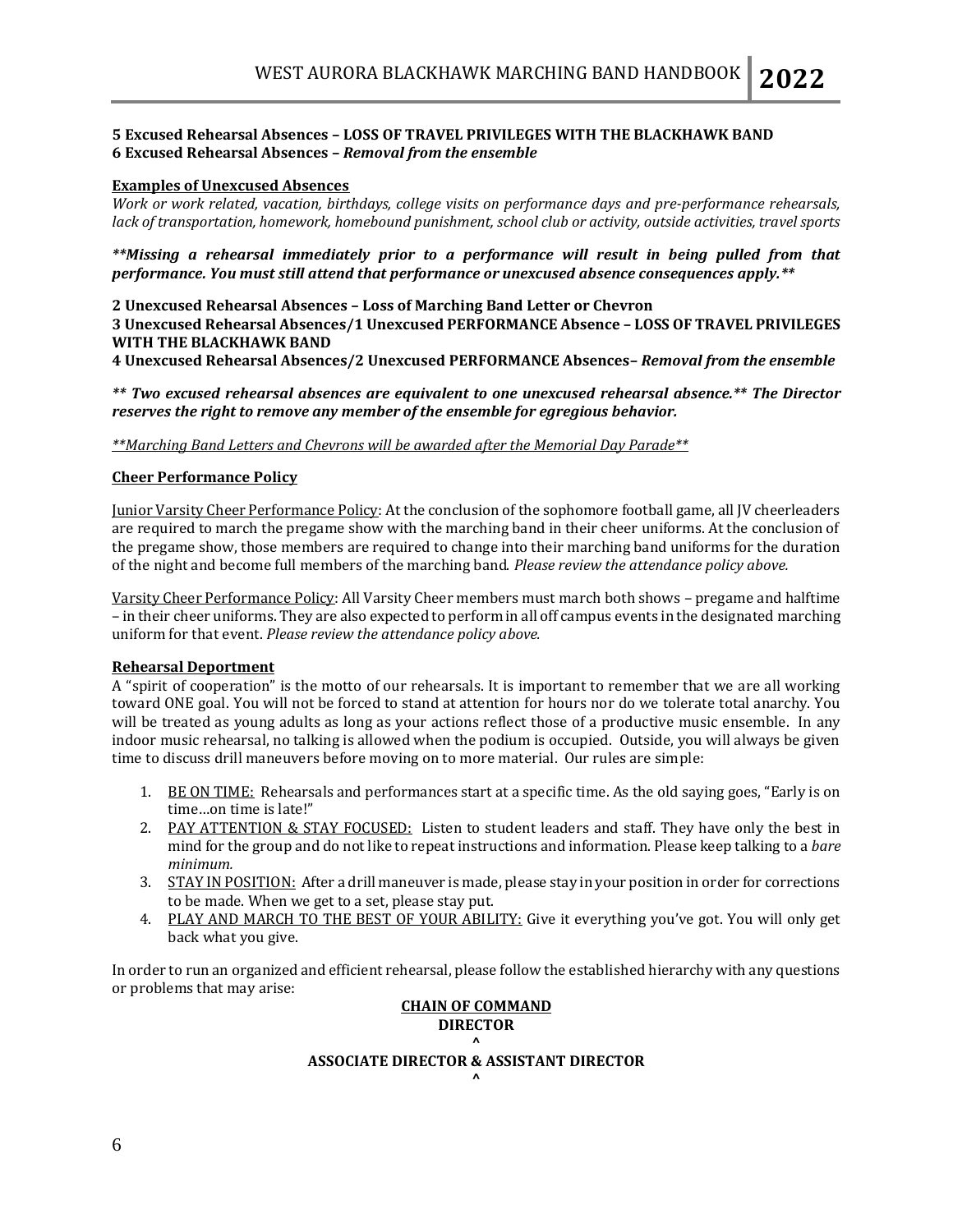#### **VISUAL AND FIELD COORDINATOR/MARCHING PERCUSSION COORDINATOR/COLORGUARD COORDINATOR/BRASS COORDINATOR/WOODWIND COORDINATOR**

**^**

#### **DRUM MAJORS ^**

#### **SECTION LEADERS & COLORGUARD CAPTAINS**

**^**

#### **BAND MEMBER**

#### **Music & Ultimate Drill Book**

You are responsible for the music issued to you. You must have all materials with you at every rehearsal, including a pencil. Only Band Staff will be issued drill charts. All members of the band will download the Ultimate Drill Book app to your phones to learn our pregame and halftime drill for the season. This powerful app contains coordinate sheets, drill charts, animations, and all necessary information for us to be as productive, efficient, and accurate in rehearsal and performance as possible.

#### **VI. UNIFORMS, EQUIPMENT, AND MUSIC**

#### **Uniform Issue and Return**

Uniforms will be fitted/issued during Preseason Camp in August. You are to report at your designated time for fitting. All wind and percussion players must have black Velocity marching shoes and solid black over-the-calf socks to wear with the uniform. Please treat your NEW uniform WITH RESPECT and as though it is your own. You will be responsible for any damage or excessive wear to your uniform.

When you are issued your uniform, you are to immediately place it the special uniform hanger and place it in the designated spot in your uniform locker. Please handle your uniform with care and pride. When we travel, your uniform must be inside the garment bag and your hat must be placed in your hatbox. No exceptions. Travel to local performances is often done in full uniform.

#### **Uniform Care**

Proper care of the Blackhawk Band uniform is YOUR responsibility. Uniforms are to be placed neatly on a hanger and hung up in your locker when not being worn. Each uniform part is identified with a number and you must keep track of all parts. Loss or damage of items will produce a fine for replacement. Marching band uniforms are a major investment for our district and we must get the most out of them.

The Band Booster Uniform Committee will dictate and complete all alterations to the uniform.

All uniforms were cleaned prior to issue. *Please take pride in your appearance, as it is an important part of our overall performance.*

#### **Proper Wearing of the Uniform**

The way you wear your uniform says a lot about your sense of pride as a member of the Blackhawk Marching Band. We all wear the uniform the same way - that is why it is called a uniform. Average bands are sloppy; the Blackhawk Band is not. *Should your uniform no longer fit you properly, please notify one of the Directors.*

Trouser length will be at the top of the shoes and will remain constant. The uniform features bib pants that allow for easy length adjustments. Shoes are to be polished and laces must be clean.

When in public, you are to wear the uniform COMPLETELY! If your coat is on, it must be fastened and closed. All parts of the uniform must be worn. The complete uniform is to be worn throughout all performances unless the Director of the Blackhawk Band specifies otherwise. We will all take off our shakos and/or unzip or remove coats at the same time. Blackhawk Band t-shirts are worn underneath the uniform AT ALL TIMES in case coats are removed. Further, we do not sit on the ground in uniform and members must be check their seats prior to sitting.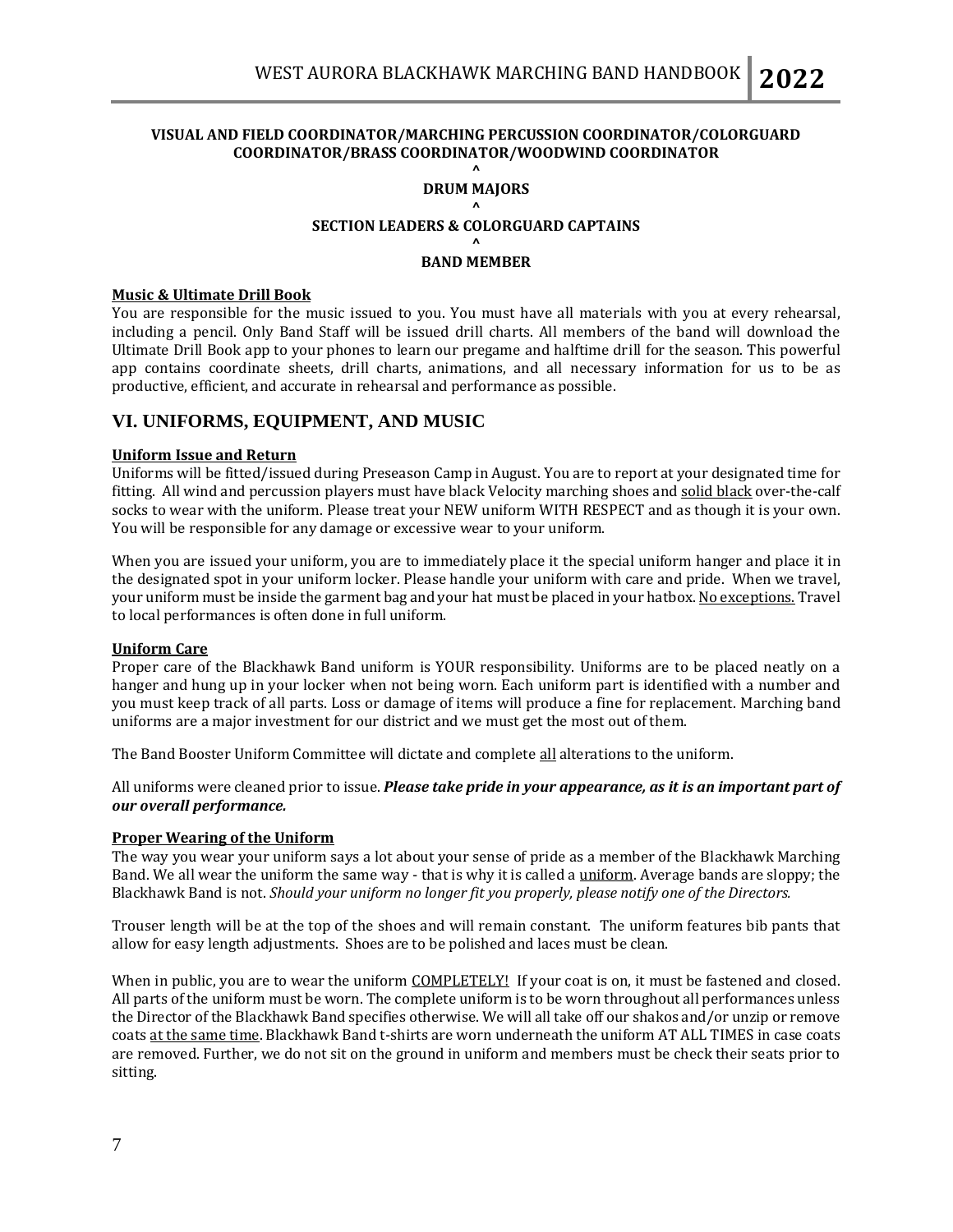Jewelry is not to be worn with the uniform. People with pierced ears are to wear posts (studs) only. Any neck jewelry that is visible when the uniform is fastened is not allowed. Rings are not to be worn while in uniform. Watches may be worn provided the uniform sleeve always hides them. No face painting is allowed. Sunglasses are not to be worn and there is no gum chewing while in uniform. The shako hat is to be worn down (two fingers width between the nose and brim) with the chinstrap down.

HAIR: Any member whose hair touches the top of the uniform collar must either wear it up under the hat or have it cut - no exceptions. Moustaches and beards must be trimmed and neat in appearance. Sideburns cannot go below an imaginary line from the bottom of the earlobe to the corner of the mouth. No unnatural hair color in uniform – NO exceptions.

Our Drum Majors and Section Leaders will conduct a uniform inspection prior to each performance. They have been given the responsibility and authority to make any member of their section alter their uniform if it is not being worn correctly.

As a uniformed member of the Blackhawk Marching Band, you represent our ensemble at all times. There is absolutely NO swearing, public displays of affection, or any other action that would reflect negatively on our ensemble and Department. Always conduct yourself with class, dignity, and professionalism.

Required Uniform Accessories

- 1. Black Velocity marching shoes 5. Garment Bag
- 2. Solid black over-the-calf socks
- 3. White gloves (all winds)
- 4. Blackhawk Band T-shirt

#### **Equipment**

- 1. School-owned instrument availability and acquisition procedures will be discussed during Mini-Camp.
- 2. Immediately report any damage, no matter how minor, to a director who will handle the matter from that point. Please treat this instrument with the great care and respect to ensure it works well for you and future students.
- 3. Allinstruments must be stored properly in their case when not in use. Keep keys and valves well-oiled, slides greased and pads in good condition. Maintenance is your responsibility.
- 4. The marching band staff reserves the right to deny students the ability to participate or perform if their instrument is not in good working condition or in proper playing condition.

#### **Percussionists**

- 1. Percussionists are assigned an instrument after mini-camp auditions
- 2. Students must supply all sticks or mallets during auditions. Mallets and Sticks for the season will be issued after mini-camp auditions have occurred.
- 3. Although heads often break in marching band, **any damage that results from abuse or misuse of the percussion equipment will be the responsibility of the abuser.**

#### **Colorguard**

- 1. All necessary equipment will be issued to each member of the colorguard
- 2. Every member is responsible for his/her own equipment
- 3. Fines will be assessed if equipment is not returned or returned in poor condition
- 4. Please do NOT iron flags
- 5. Flags will be inspected prior to every performance and must be kept neat and clean

#### **Music**

The BMB staff is responsible for the processing, sorting, distribution, collection, and filing of all music for the BMB. Student leaders will assist in distribution and will assist members with lost music. Music for the entire season will be distributed during Mini-Camp.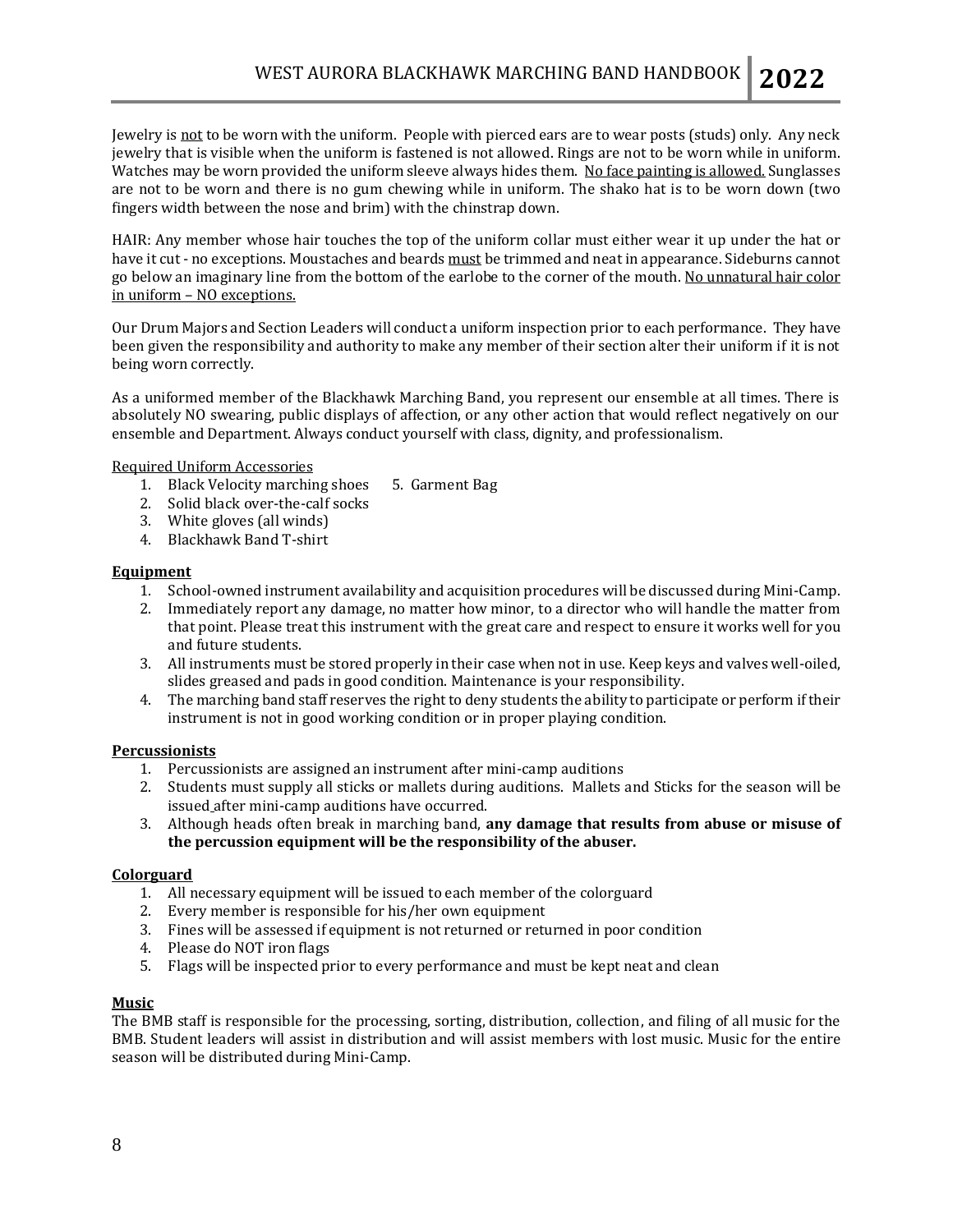#### **VII. GAMEDAY AND OTHER PERFORMANCE INFORMATION**

#### **Gameday Performances**

The Blackhawk Marching Band will present three performances at every home football game. Each of these performances has a specific function:

#### *Pregame Show*

The Pregame Show is a performance given on the field prior to the start of each game. This traditional show is designed as a salute and tribute to both West Aurora High School and our country. The Pregame Show will remain the same for each home football game.

#### *Halftime Show*

The Halftime Show is our premiere performance at football games – designed as a showcase of the Blackhawk Marching Band. A typical halftime show will include three to four musical selections and will revolve around a central theme. Our shows are designed with the goal of how to best entertain our audience, mainly comprised of West High community members, football fans, and students.

#### *Postgame Concert – The Fifth Quarter*

At the conclusion of every game, the Blackhawk Marching Band will present a brief concert from our seats in the stadium. Each postgame concert will draw upon halftime music, school songs, and other selections. At the conclusion of this concert, announcements are given and members return to the building to neatly return their uniforms to their locker. *All Blackhawk Band members stay for the entire game.* Remember: We are always onstage when in uniform!

Remember, from the warm-up period to dismissal following our postgame concert, the Blackhawk Marching Band is on-stage. Take pride in your organization by acting accordingly.

#### *In The Stands*

The seats for the Blackhawk Marching Band are the same as they have always been and we will make it a point to sit in our seats prior to the first game. Sections will sit together and the following is a list of general rules:

- 1. No visits by friends, relatives, etc. while in the stands. Our full attention should be placed on the game. Band members and invited guests (pre-approved by the director) are the only persons allowed in the band seating area during the game.
- 2. Everyone participates in playing/cheering from the stands. Support your Blackhawks!! You must have your stands music memorized. We are spirit leaders! Have fun and support the team by playing well, cheering hard, and giving the team the best possible support. **WE ARE THE SOUNDTRACK FOR THE GAME.** No other entity can have the impact we can have in creating atmosphere. We only play as a group and only play what is on the page. This is NOT the time to be on your phone.
- 3. Be aware of your surroundings. Students and other fans will be seated in close proximity to the band. Do NOT provoke any fights – keep your cool. Do NOT try to handle a potential security problem on your own. Contact staff or stadium security.
- 4. Trips to the restroom must be kept to a BARE minimum. Check with Section Leaders or Drum Majors prior to leaving. Trips should be kept to a maximum of five minutes. Water will be provided by Band Boosters. **NO FOOD OR OTHER DRINK IS ALLOWED.**
- 5. Please make every effort to get to your seat as soon as possible after the conclusion of our pregame and halftime shows. We want to be ready to play shortly after action begins.
- 6. Exit from our seats will be approximately five minutes prior to the end of the half. We will dress prior to exit – in other words, complete our uniform. Please stay out of the way of football players and officials prior to halftime. As soon as the half is over, move to your spot quickly and await the signal to enter the field.
- 7. Above all, remember that we are the largest and most visible support group in Blackhawk Stadium on gameday. Bring positive attention to the band by playing all of the stands music well, cheering hard and having a good time. No foul or abusive language is permitted. Football fans want to see high school students having a good time and doing their best to help their team win! WE ARE THE SOUNDTRACK FOR THE GAME!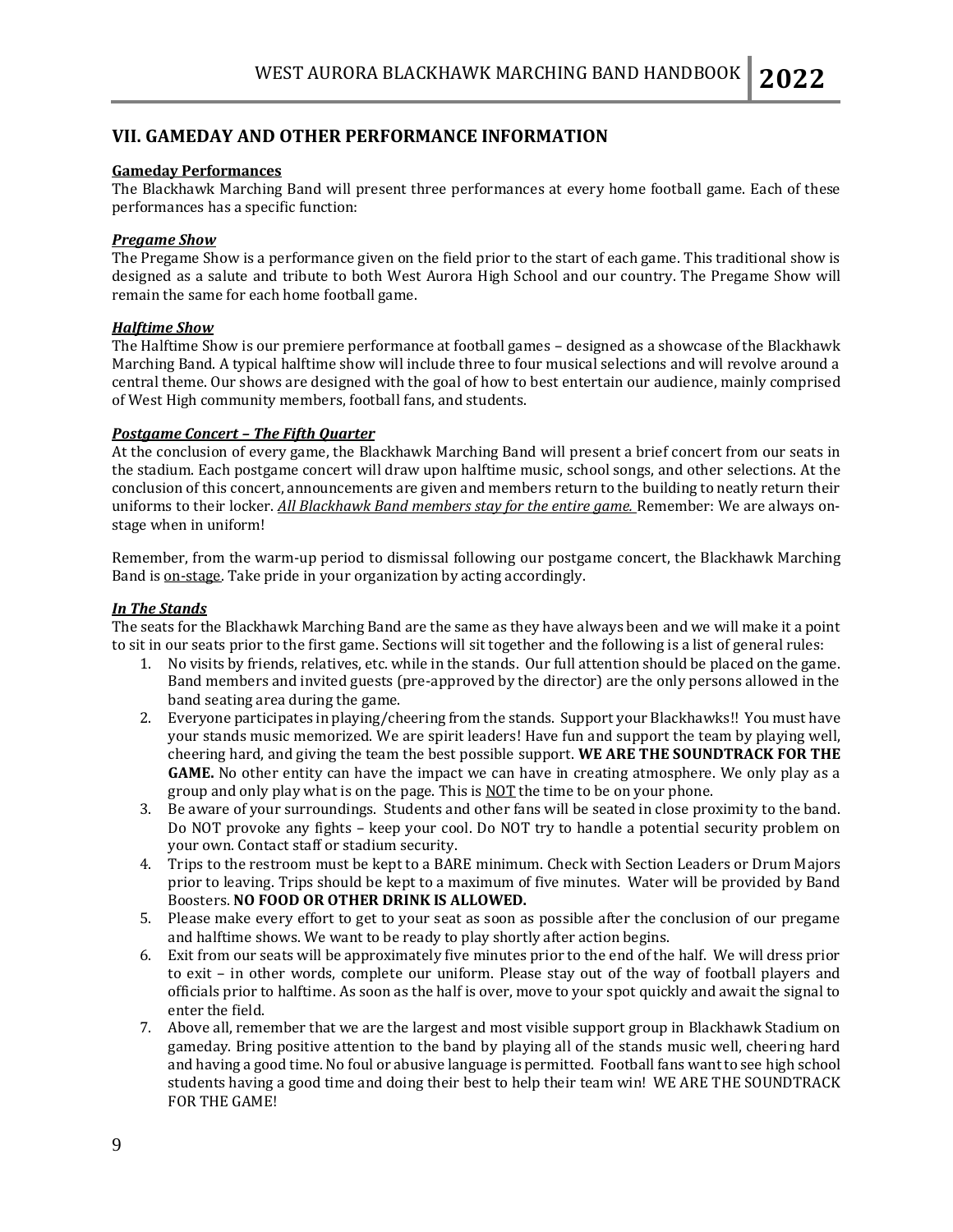#### **Gameday Operations**

- 1. The BMB performs at all home football games. Special instructions for each performance will be delivered in rehearsal.
- 2. Gameday will consist of the same series of events:
	- Pre-game warm-up music rehearsal at 5:30pm. in the Veteran's Fieldhouse. *Dress is: Red BMB t-shirt, non-bulky shorts, calf-high plain black socks, marching band shoes.*
	- At the end of rehearsal, members take instruments to appropriate storage areas and dress in full uniform. Keep a close eye on all uniform parts and remember your uniform numbers. You are responsible for lost or stolen parts.
	- Members report to Blue Fieldhouse at approximately 6:10 p.m. to stage for rehearsal with the Varsity Poms. Rehearsal with them takes approximately 10 minutes.
	- Optional (After rehearsal with Varsity Poms): **Section bonding time –** students can participate in section run games, cheers, or extra rehearsal on music. No running or horse play during this time.
	- After rehearsal, the drumline leaves the Blue Fieldhouse to perform the *ROLL ON, BLACKHAWKS* vamp as the Varsity Blackhawks enter the field. The drumline can then set up stadium stands in the seats (designated to the band).
	- Pregame starts immediately after teams clear the field and the clock reads 0:00.
	- *All Cheerleaders who are members of the BMB MUST march pregame and halftime. See: In The Stands section on previous page*
- 3. Rehearsal and Performance Hints
	- Eat a good meal before ALL rehearsals and performances.
	- Hydrate yourself before and after rehearsals and performances.
	- Stretch and warm-up musically before rehearsal and performances.
- 4. Emergency Medical Procedures: Medical forms will be collected from each member by band staff for the purposes of treating medical conditions during rehearsals and performances. This information is kept confidential.

#### **Travel**

Blackhawk Marching Band travel is done by school or charter bus. Departure time is very real – we will not wait for you, so be on time! Missing the bus for a performance is not an excused absence from the performance. Please do not request to travel to a performance on your own as it creates liability issues. If a trip requires you to miss classes, arrangements will be made with WAHS staff and administration. It is your responsibility to make up any missed work. Other details, including conduct, will be addressed prior to travel.

#### **Student Accounts**

The West Aurora High School Band Boosters offers an array of fundraisers each year to students in ALL phases of the Department of Bands to help offset the costs associated with ensemble travel. The profits generated by each student are automatically placed into an individual student account and a member of the Band Booster Board is charged with the responsibility of managing all individual student accounts. Unless specifically instructed not to do so, funds in Student Accounts will automatically be applied to each student's trip balance owed TEN DAYS in advance of each payment due date per the schedule provided for that trip.

Please note that Student Accounts balances can carry over from year to year while the student is enrolled at West. The account balance can also be transferred to a sibling participating in Marching Band or any other ensemble that may travel and require funds. Please know that balances cannot be paid out to students/families if they go unused. Unused balances not transferred to siblings will be donated to the Band Boosters. Questions should be directed to the Manager of Student Accounts on the Band Booster Board.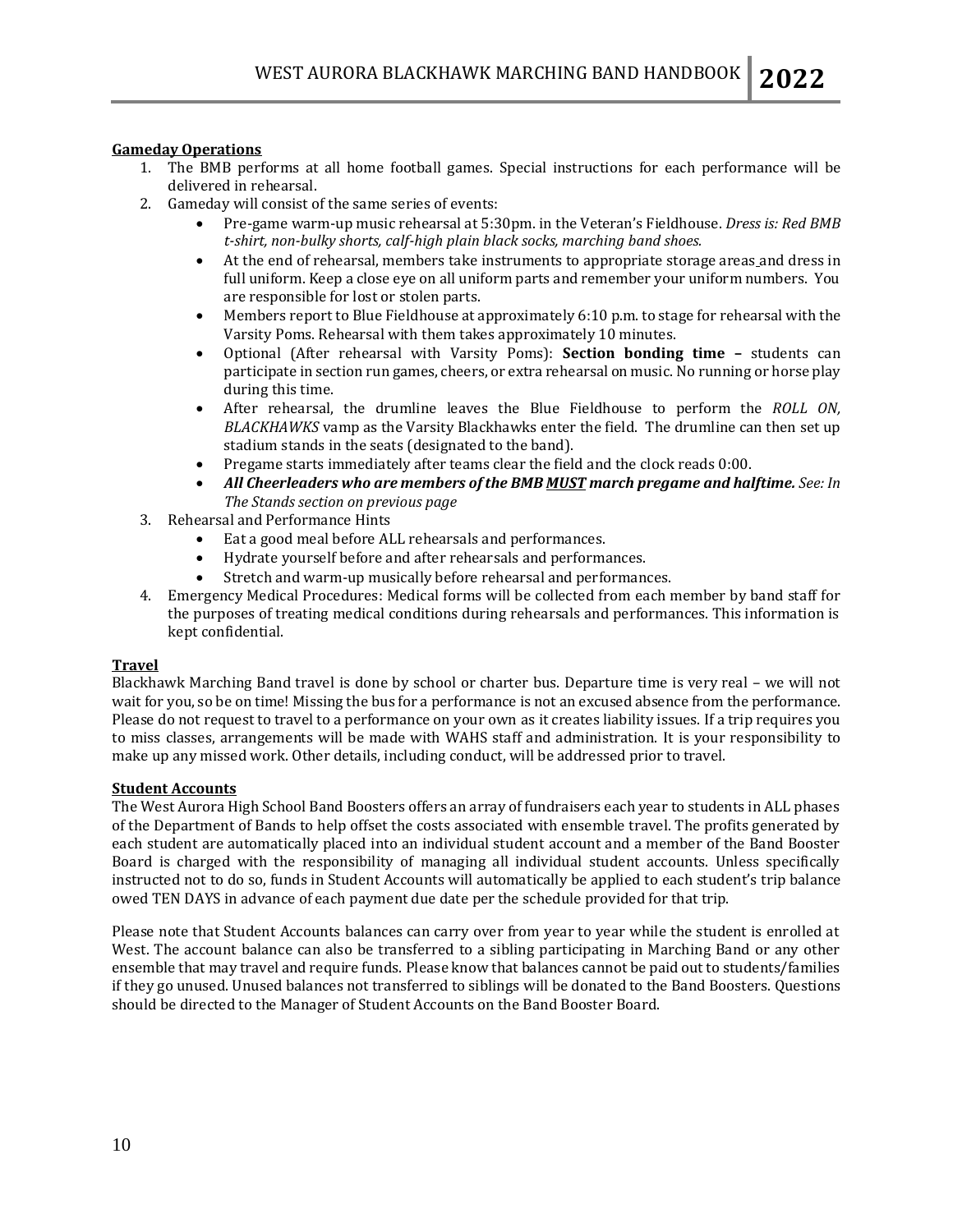#### **VIII. BLACKHAWK MARCHING BAND CODE OF CONDUCT**

*It is important to note that all rules and policies contained in the West Aurora High School Student Handbook and WAHS Bands Handbook apply to the Blackhawk Marching Band. As such, conduct by any member that is detrimental to the Blackhawk Marching Band, or is in violation of the policies of the ensemble, will result in removing the member in question from the band should band faculty deem it necessary.*

#### **STATEMENT OF PHILOSOPHY**

West Aurora High School believes strongly in the value of extra-curricular activities. One of the most valuable outcomes is the mental, physical, and social development of the students who represent West Aurora High School through the participation in athletics and activities. Participation in the Blackhawk Marching Band is a privilege and exemplary behavior is emphasized throughout the program. It is important to have good representatives who engage in healthy behaviors. Therefore, the following Code of Conduct shall be enforced to assist in this effort.

#### **APPLICATION**

As members of the Blackhawk Marching Band, students accept the responsibility of serving as ambassadors of West Aurora High School and its community. Participation carries increased expectations beyond those applicable in the daily classroom situation. This Code of Conduct is considered to be in effect throughout the marching band season which may extend through multiple months.

- This Code shall apply to all students in the Blackhawk Marching Band.
- Violations are accumulated throughout a student's attendance at West Aurora High School.
- Students who violate the Code must serve penalties as outlined and/or complete prescribed programs outlined by the directors before re-entry into extra-curricular activities is granted.
- When suspended from an extra-curricular activity, students must nevertheless practice and follow all rules and regulations for the /activity.
- If a student is dismissed from the Blackhawk Marching Band or quits during the period of their suspension for a Code violation, the suspension for the Code violation will continue to the next marching season.
- Failure to sign the Code of Conduct does not exclude a student from being held accountable for the rules and regulations of this policy. This will be completed in the marching band online registration.

#### **VIOLATIONS**

Any of the following acts shall be a violation of this code:

- 1. Possession or use of tobacco products.
- 2. Possession or use of illegal drugs/supplements

3. Students shall not possess, actively seek, solicit, or be under the influence of tobacco, alcohol, other illegal drugs, look-alike drugs, or possess drug-related paraphernalia.

4. Students shall not attend or host a party primarily attended by students or for the benefit of students at which alcohol, tobacco or any controlled substances are provided or at which the use of any such substances is permitted.

5. Theft, possession of stolen property, or destruction of property

6. Hazing *(as defined by the student handbook of West Aurora High School)*

7. Criminal acts or serious acts determined by the marching band directors.

#### **CONSEQUENCES**

The following consequences are guidelines followed by the directors, Director of Activities, Assistant Principal for Student Services, or the Administration. Should such person or persons determine that the violation or violations committed are sufficiently serious to warrant such, any step may be omitted and any more serious consequence, up to and including permanent removal from athletics/activities, may be imposed.

#### *First Offense:*

The student shall lose eligibility for the next interscholastic/public event or performance and decisions will be made for future performances by the marching band directors. This penalty is reversible when the student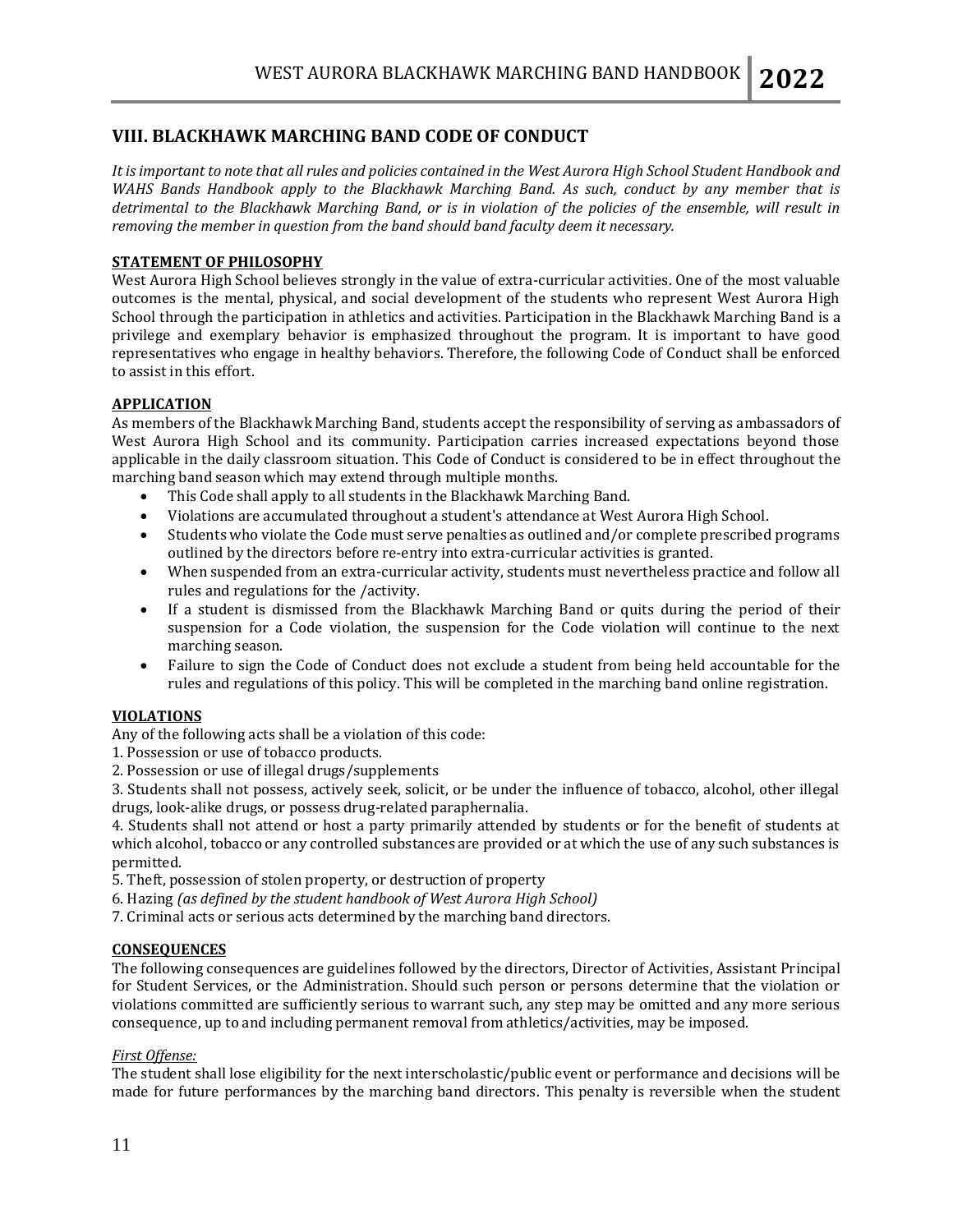completes an approved assistance program such as a substance abuse prevention program, anger management, or other approved program or counseling. Approval must be given in advance by the marching band directors.

#### *Second Offense:*

The student shall lose eligibility for the remainder of the marching band season, beginning on the date the student was notified that he/she was in violation of the Code of Conduct.

#### *Third Offense:*

The student shall be permanently suspended from participation in athletics/activities for the remainder of his/her high school career.

#### **FIRST OFFENSE VOLUNTARY ADMISSION CLAUSE**

In the absence of verifiable evidence or before just cause suspicion of any violation, the student may voluntarily admit in writing the infraction to the marching band directors. Voluntary admissions are not acceptable in circumstances of a pending police report, however. The intent of the voluntary admission clause is to allow a student-athlete an opportunity to seek assistance for an ongoing problem. Participation will be uninterrupted when it can be verified that the student has enrolled in and is actively participating in a school recognized and approved substance abuse program. The student must complete the program. The voluntary admission clause can only be applied for a first violation and only once.

#### **REVIEW PROCESS**

If a marching band member has been found in violation of the Code of Conduct and a consequence has been imposed, the student may request the consequence be reviewed. Written notice must be given to the marching band directors within five days of notice that a violation occurred. The consequence will be reviewed by the marching band staff and Director of Activities. The decision of this panel will be final.

#### **REINSTATEMENT**

Any student who was removed or removed themselves from the Blackhawk Marching Band in one season may apply for reinstatement during any subsequent season. The request for reinstatement will be reviewed by marching band faculty and staff and a decision will be made in a timely manner. All decisions are final.

#### **STATEMENT OF ELIGIBILITY**

Any student who transfers to West Aurora High School should contact the marching band director to determine his/her eligibility for marching band.

#### **IX. MARCHING TERMINOLOGY**

The following terms and abbreviations will be used in day-to-day rehearsals. Please familiarize yourself with these terms so we may optimize our rehearsal time. Some terms may be unfamiliar or different than what you have come to know.

**FALL IN:** Take up position in a given formation

**STAND BY:** Being alert for instructions.

**ATTENTION:** Attitude of readiness for action or receiving instructions. Toes apart as defined, and heels together with no talking or movement.

**CALL TO:** Instruction for Drum Majors to call the band to attention

**BODYLINE:** Alignment of the heels, knees, hips, shoulders, and ear.

**TIGHT GM's** (squeeze the grape): Tighten gluteus maximus while marching for better posture.

**SET:** When this command is given, immediately bring yourself to attention.

**FREEZE:** Hold – absolute immobility regardless of position.

**PARADE REST:** Relaxed position of readiness. Also known as *at ease*.

**HORNS UP/DOWN:** Maneuver to bring instruments to playing or rest position.

**10 DEGREES:** Refers to normal playing angle of the instrument - 10º *above* parallel.

**PLANT:** An absolute cessation of marching, usually with the left foot. Can sometimes be exaggerated.

**LMT or MT:** Low Mark Time or Mark Time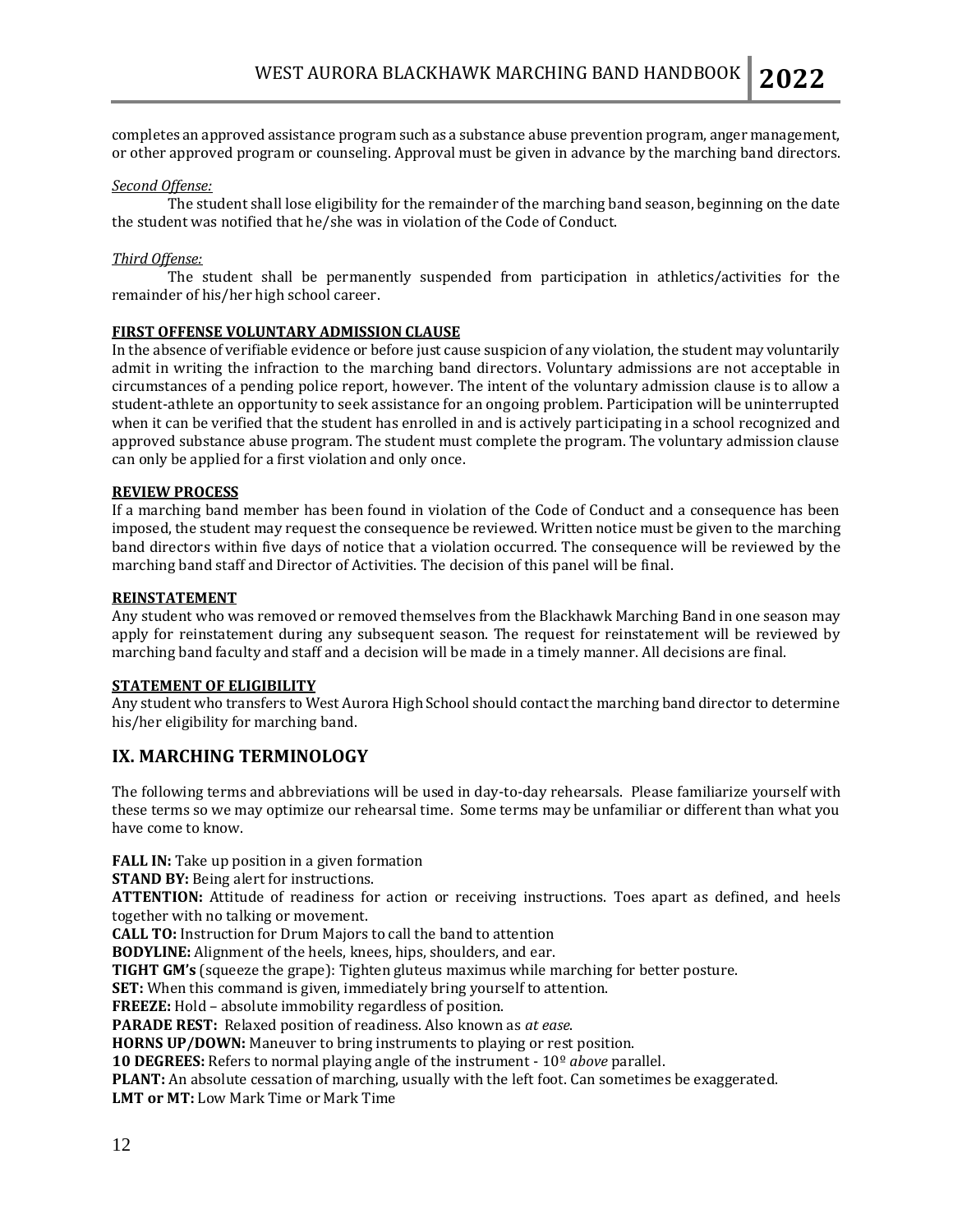**SKI-LINE:** Feet are parallel with each other while marking time or marching, never crossing.

**8 TO 5:** Refers to eight 22.5-inch steps per five yards. Standard stride.

**6 TO 5:** Refers to six 30-inch steps per five yards. Military stride.

**DIRECT TO POSITION (D.T.P.):** Marching a straight-line path from a charted point to the next successive charted point within a given number of counts.

**FLOAT/ADJUSTED STEP:** Marching from one charted point to the next successive charted point using an adjusted step size, or any size other than 8 to 5.

**INBOARD:** Movement toward the 50-yard line.

**OUTBOARD:** Movement away from the 50-yard line.

**SIDE 1:** To the conductor's left.

**SIDE 2:** To the conductor's right.

**RANK:** Three or more band members side by side. (horizontal)

**FILE:** Not fewer than three band members behind each other. (vertical)

**INTERVAL:** Distance between members in a given form.

**SLIDE:** Technique of marching in any direction other than directly toward the audience with the upper body turned toward the audience. Employed for sound purposes.

**PIVOT:** Axis, or point of revolving. (This can be a person, a point on the field, or one of your feet.)

**FLANK:** 90º turns pivoting on the right foot.

**MARK TIME:** Maintaining steady rhythm with the heels of the feet with no forward motion.

**FOLLOW-THE-LEADER (FTL):** Marching directly behind the person in front of you.

**DIRECTION OF TRAVEL (D.O.T.):** Horns follow the direction of travel – not a slide. (Also called Horn In Move) **CARRIAGE:** Bearing or posture – with pride! *Like a Blackhawk!*

**COVER:** To correct alignment in files, front-to-back.

**DRESS:** To correct alignment in ranks, side-to-side in direction of movement.

**FOCALIZING:** To correct alignment in arcs or circles. Turning in to the form and adjusting on the focal point of the formation.

**FUNDAMENTAL BLOCK**: Members assigned to a position by rank and file.

**PARADE BLOCK:** Formation used for parade marching. Generally seven files wide for the Blackhawk Band with upperclassmen and Section Leaders used as right and left guides.

**RIGHT/LEFT GUIDE:** Member at the extreme right or left of rank. Used as a point of reference.

**RECOVER:** The concept of recovery from error. The ability to smoothly correct a mistake.

**CHECK IT:** Look with your eyes only, and know how to correct the form.

**ADJUST:** This command is given after 'Check it.' Move to your charted spot.

**HUDDLE!!!!!:** Command used to signal the band to converge for announcements and dismissal.

#### **X. OUR MASCOT, SCHOOL SONGS, AND FIGHT SONGS**

CHIEF BLACK HAWK - Chief Black Hawk has been the mascot of West High since 1936. While many Native American mascots have vanished from schools and sports teams across the country in recent years, [West](http://www.sd129.org/westhigh/)  [Aurora High School](http://www.sd129.org/westhigh/) [celebrates and honors Chief Black Hawk](http://beaconnews.suntimes.com/photos/galleries/7348848-417/black-hawk-takes-his-place-at-west-high.html), who has been the school's mascot since 1905 when it was located on Blackhawk Street in Aurora. The class of 1958 commissioned a statue of Chief Black Hawk as a gift to the school and it now has a permanent home in our school's library. One of Chief Black Hawk's direct descendants, George Thurmond, spoke to the West Aurora community and described Chief Black Hawk "was a fierce warrior, strong leader, and a man who loved his people. He was also the first Native American to tell his story in an autobiography." The West Aurora High School Blackhawk Marching Band has an inspiring role model who provides motivation to perform at our best as we strive to represent our department, school, district, and community in the most professional way.